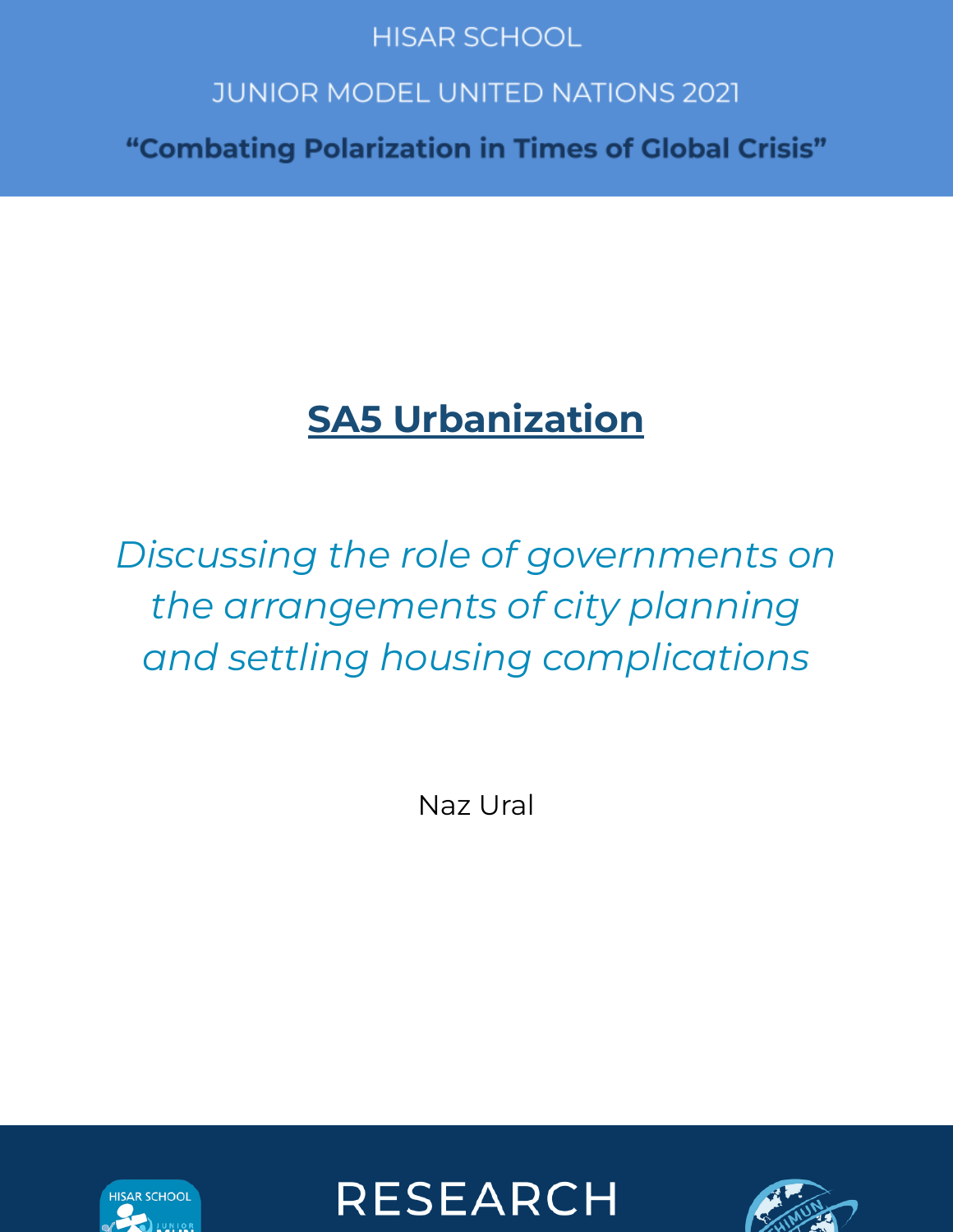#### **Forum:** Urbanization

**Issue:** Discussing the role of governments on the arrangements of city planning and settling housing complications

**Student Officer:** Naz Ural - President Chair

## **Introduction**

City planning also known as urban planning is the control and plan of a space for its uses focusing on factors such as economic functions, physical form, and social impacts of the urban environment. Because it concerns politics, economics, agriculture, and society, it is considered to be a technical and political process. To plan a city, architects and city planners work together to urbanize open land, greenfields, or work to improve the existing parts of cities. While planning these, city planners and architects take into account strategic thinking, data collection and analysis, forecasting, and public consultation to plan the best city possible.

Resolving housing matters, likewise, is the government's responsibility as well. Lack of stable housing is a big problem for every member state and is also the basis of many other issues such as but not limited to lack of education, poverty, and healthcare problems.

Because of income inequality, the wealthy part of society continues to become even richer, and, on the other hand, the poor continue to become even poorer. As a result of this, the poor section of a country settles down in the parts of the country where houses are cheaper, and the rich section resides in more expensive parts of the country. Because of this many housing issues start to rise, and after some time actions such as gentrification start to get taken. To prevent these problems, governments with the help of the United Nations should consider many things while planning a city to prevent housing issues.

## **Definition of Key Terms**

Gentrification: a process where a poor area gets fixed with the help of the wealthy.

Urbanization: Urbanization is the process where people move from rural areas to urban areas and is the process where a city grows and becomes more developed.

Security of Tenure: Security of tenure is a right of a person living in a property that is owned by another person to keep on living in that property after his or her lease is expired.

Habitality: Somewhere being capable of a person to live in.

Cultural Adequacy: Fitting to the cultural parts of a society.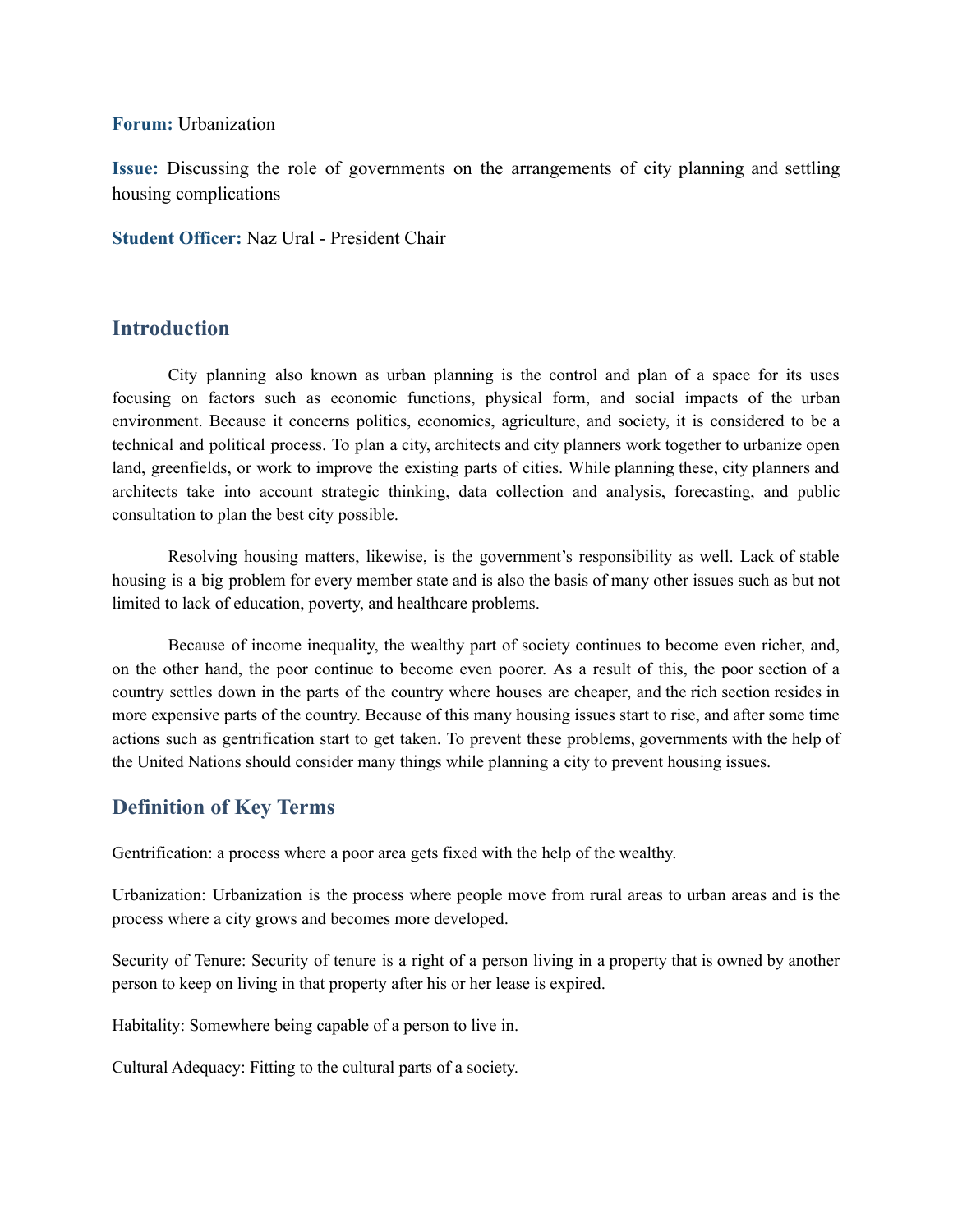Cost-burdened: A person spending more than 30 percent of their income on rent.

### **General Overview**

City planning dates back to the third millennium BCE, at the times of the Mesopotamians. Urban planning went through a big change in the 20th century as problems with the working poor started to become a public concern. In 1899 The Town and Country Planning Association was founded, which is an organization based in the United Kingdom which focuses on improving the science and art of Urban Planning. In the first half of the 20th century, the idea of modernism started to rise; however, in the second half of the 20th century, the main focus of city planners was individualism and diversity in urban centers. In the 21st century, city planning has been used to help reduce global warming. For instance, cities are encouraging their residents to use public transportation instead, and thus, they are planning on constructing many more republic transportation opportunities for cities.

The primary concern of city planning is the welfare of the residents. In addition, while urban planning, governments with the help of city planners, architects, scientists, and many more people, take into account many things such as but not limited to transportation, communications, accessibility. They also take into account the basic needs of individuals such as water and electricity. To maintain public welfare, governments need to take into consideration the sanitation, efficiency, and protection of the city. This process is not only technical but political too, since urban planning affects the city. It is related to economic profit, quality of the public, preservation of historical monuments. Thus, city planners and governments work together. As time has passed, sustainability has also become an important part of urban planning. With global warming increasing, trying to protect the environment has become an important part for every urban planner.

Housing issues are very common in the world, especially after the Covid-19 Pandemic. Housing is connected with the economy of a country and its citizens. The pandemic had a big effect on every country's economy. Because of the complications with the economy and overcrowding, housing issues started to rise. A housing crisis occurs when the affordable houses of a country become very rare to find. However, this is not the only issue at hand. There are also shortages of land and houses, and entitlement to land and housing, which also creates many other problems. Income inequality is also a very big factor that affects housing. As the rich become richer, and the poor become poorer, many people become unable to find appropriate and affordable houses for themselves. Income inequality can cause gentrification, which is a process where a poor area gets fixed with the help of the wealthy. This can result in issues such as but not limited to homelessness, community conflict, lack of social diversity, loss of affordable housing. For example, Tower Hamlets in London, United Kingdom was gentrified between the years 2010 and 2016. It is the most gentrified area in London and has the fastest growing economy in the whole United Kingdom. Governments have been taking action to overcome these issues. The United States, for instance, has been making many donations to at-risk homeowners and renters. Nevertheless, these donations are not enough to solve every housing problem the US faces.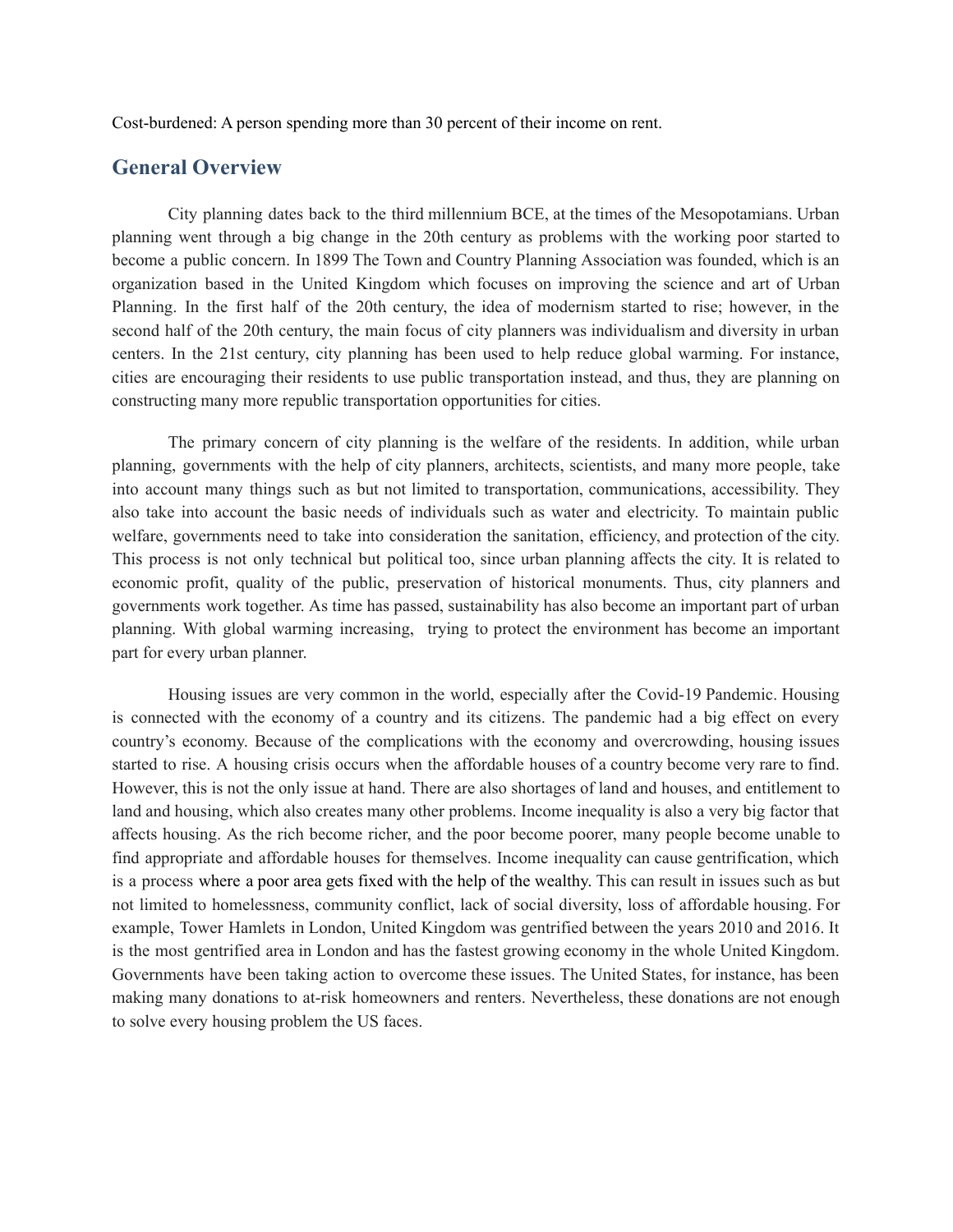## **Timeline of Events**

| Date of the Event           | The Event                                                                                                                                 |
|-----------------------------|-------------------------------------------------------------------------------------------------------------------------------------------|
| 12 February 2020            | Affordable Housing and Social Protection Systems<br>for All to Address Homelessness                                                       |
| <b>22March 2018</b>         | Adequate Housing as a Component of the Right to<br>an Adequate Standard of Living, and the Right to<br>Non-Discrimination in Rhis Context |
| 17-20 October 2016          | The United Nations Conference on Housing and<br>Sustainable Urban Development                                                             |
| 25-27 September 2015        | The 2030 Agenda for Sustainable Development                                                                                               |
|                             | The United Nations Human Rights Office of the<br>High Commissioner (OHCHR)'s The Right to<br><b>Adequate Housing</b>                      |
| 21st Century                | Ideas of sustainability                                                                                                                   |
| <b>20th Century</b>         | Ideas of individualism and modernism started to<br>rise                                                                                   |
| 1899                        | The Town and Country Planning Association was<br>founded                                                                                  |
| <b>Third millennium BCE</b> | City planning started to rise                                                                                                             |
|                             |                                                                                                                                           |

## **Treaties and Events**

## **The Right to Adequate Housing**:

The United Nations Human Rights Office of the High Commissioner (OHCHR)'s The Right to Adequate Housing was an attempt to resolve housing issues. This is an international law that depicts issues such as eviction and displacement, equality and non-discrimination, homelessness and informal settlements, and the Covid-19 pandemic's effect on housing issues.

## **The United Nations Conference on Housing and Sustainable Urban Development**: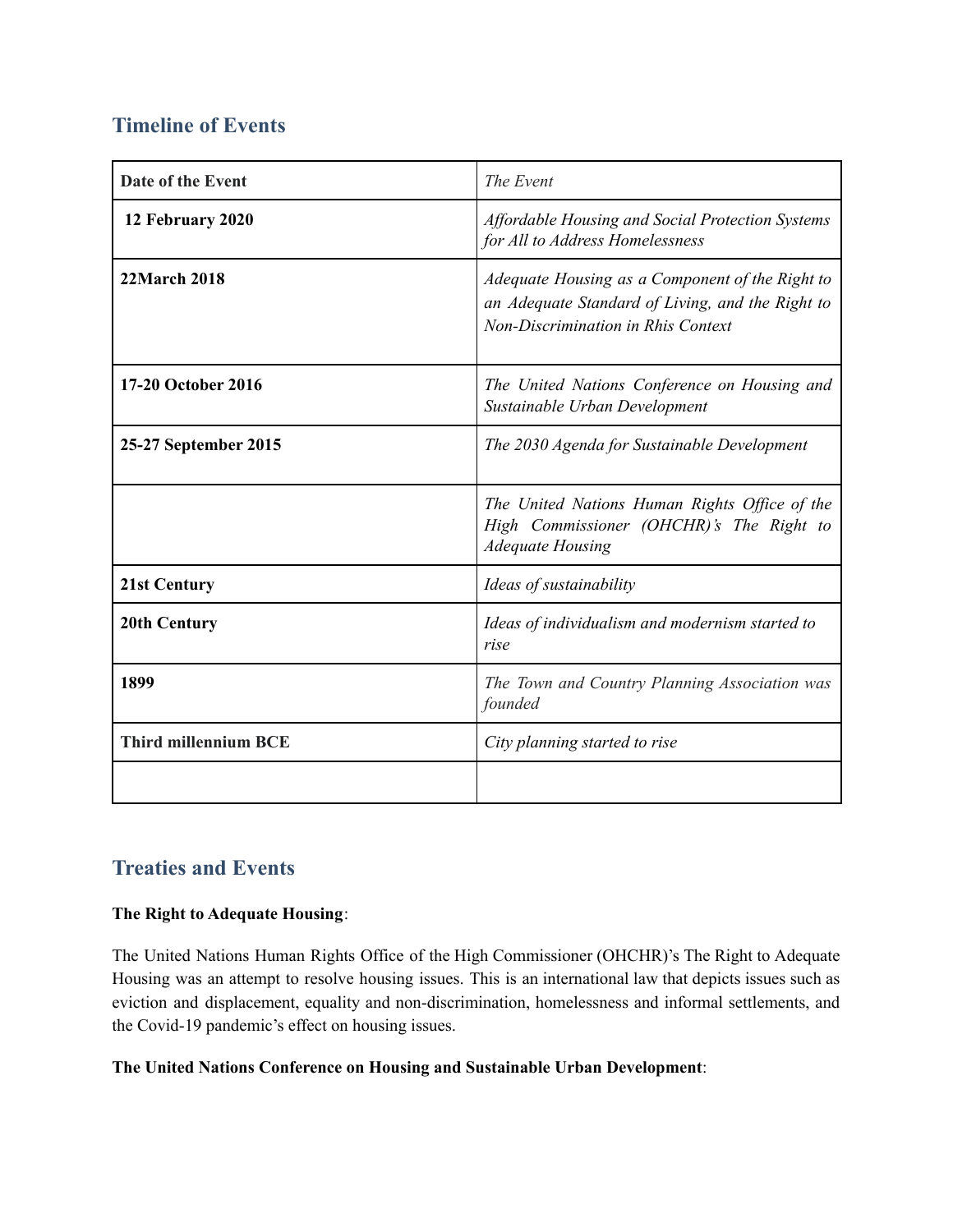The United Nations Conference on Housing and Sustainable Urban Development, was a conference in Quito, Ecuador between 17 and 20th of October 2016. Also known as the Habitat III conference, the United Nations Conference on Housing and Sustainable Urban Development is an opportunity to discuss how to plan and manage cities and towns with sustainable developments.

#### **The 2030 Agenda for Sustainable Development**

The 2030 Agenda for Sustainable Development was set in motion by a United Nation summit in New York City in between 25th of September 2015 and 27th of September 2015. It aims to end world hunger and poverty. It has five main elements: people, prosperity, planet, partnership and peace (5P's). It plans on ensuring that by 2030 all 5 P's would be achieved in the world.

## **Evaluation of Previous Attempts to Resolve the Issue**

**The United States of America:** The US has been having housing issues for a very long time because of the imbalance between supply and demand. Before the Covid-19 Pandemic, the United States had a shortage of approximately 7 million affordable homes. People working minimum wage jobs were not able to afford to purchase a house in every state. In addition, in 2019, almost half of the home renters were cost-burdened. After the pandemic, many people were getting evicted from their houses because of the economic impacts of the pandemic. To solve this, Congress and the White House provided 75 billion dollars to support at-risk homeowners and renters. Even though this funding was able to help many people, it is still not sufficient to solve the housing crisis in the United States.

**China:** China is facing severe housing issues because of overpopulation, and today the population in China is still growing rapidly. In 2021, China released a new 5 year plan to solve housing problems. In the 5 year plan, China plans on pressing ahead with legislation of property taxes. This policy has been previously stated in China; however, it was never put into action.

**The United Nations Human Rights Office of the High Commissioner (OHCHR):** OHCHR is a UN body that is responsible for housing issues. Since its creation, OHCHR has released many resolutions to solve problems related to housing. There have been 5 resolutions by the Commission on Human Rights and 10 resolutions by the Human Rights Council. Even though many of the resolutions accepted by the OHCHR have helped tackle housing complications, none of them were sufficient to resolve the issues radically since economic problems such as income inequality are still an issue at hand.

## **Adequate Housing as a Component of the Right to an Adequate Standard of Living, and the Right to Non-Discrimination in Rhis Context**

Adequate Housing as a Component of the Right to an Adequate Standard of Living, and the Right to Non-Discrimination in Rhis Context was a resolution accepted by the The United Nations Human Rights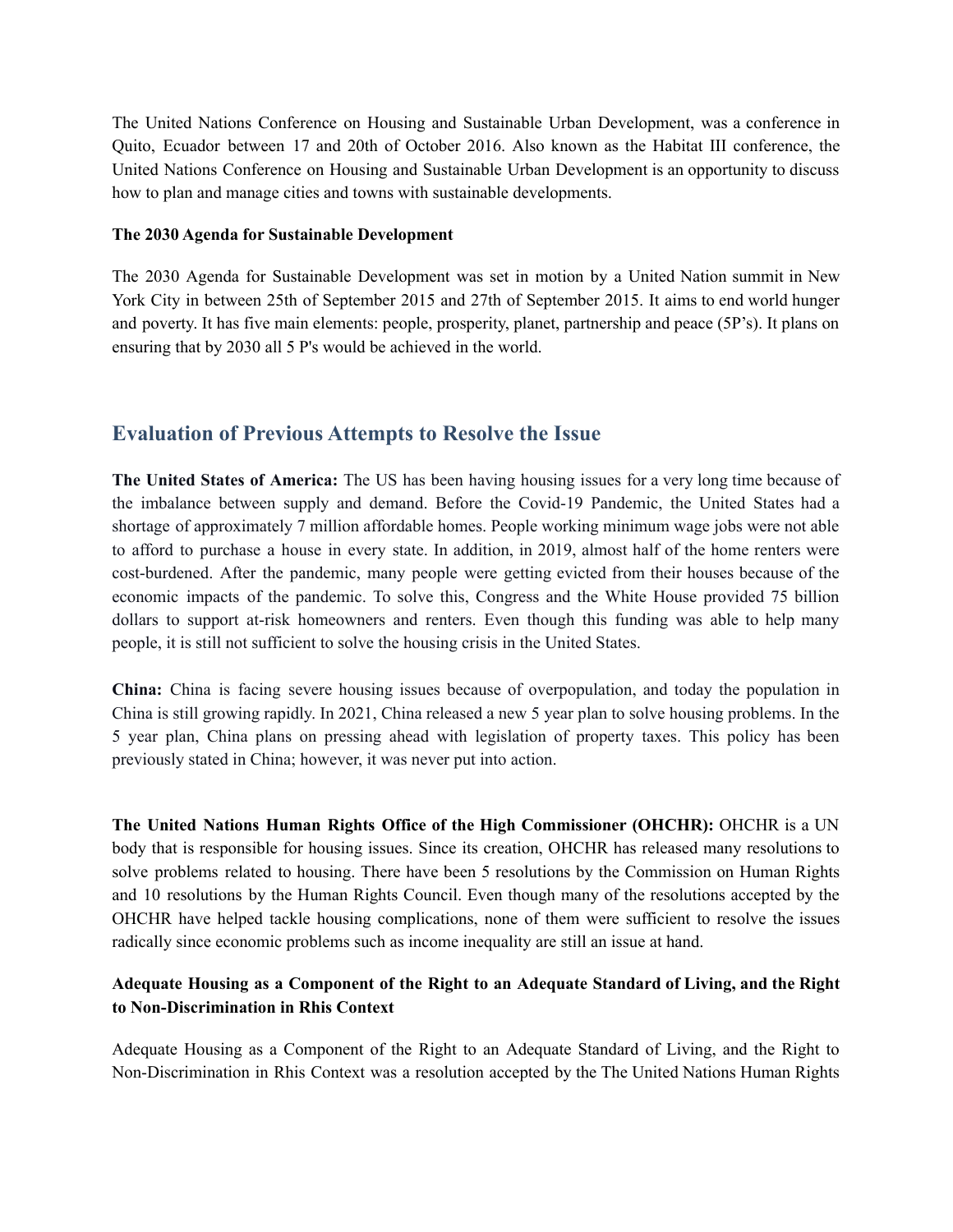Office of the High Commissioner (OHCHR) in its 37th session in March 22, 2018. This resolution is about finding adequate housing opportunities.

### **Affordable Housing and Social Protection Systems for All to Address Homelessness**

Affordable Housing and Social Protection Systems for All to Address Homelessness was a resolution accepted by the Economic and Social Council, Commision for Social Development in February 12, 2020. This resolution was the first resolution to depict issues related to homelessness in three decades and it states possible solutions on tackling homelessness. Additionally, addresses ways to fulfill the 2030 Agenda for a Sustainable Future.

## **Possible Solutions**

One possible solution could be to decrease income inequality in nations, which can be done in several ways such as increasing the minimum wages, investing in education and expanding infrastructure.

Another solution can be reducing land speculation, which is buying undeveloped land and leaving it as it is until it increases in value. Governments can reduce land speculation and build public housing on those lands to help with housing crises.

There are many ghost cities all around the world. China, for instance, has around 50 ghost cities. Almost one-fifth of the homes in China are empty. Reinvesting in ghost cities could be a great way to fight with many housing issues.

## **Bibliography**

Encyclopædia Britannica, inc. (n.d.). *Urban planning*. Encyclopædia Britannica. Retrieved February 8, 2022, from <https://www.britannica.com/topic/urban-planning>

*Essay on housing problems in urban areas (1683 words)*. Your Article Library. (2013, December 11). Retrieved February 8, 2022, from https://www.yourarticlelibrary.com/essay/essay-on-housing-problems-in-urban-areas-1683-words/4689

Governing. (2021, November 24). *America's housing crisis is a disaster. let's treat it like one.* Governing. Retrieved February 8, 2022, from <https://www.governing.com/community/americas-housing-crisis-is-a-disaster-lets-treat-it-like-on>